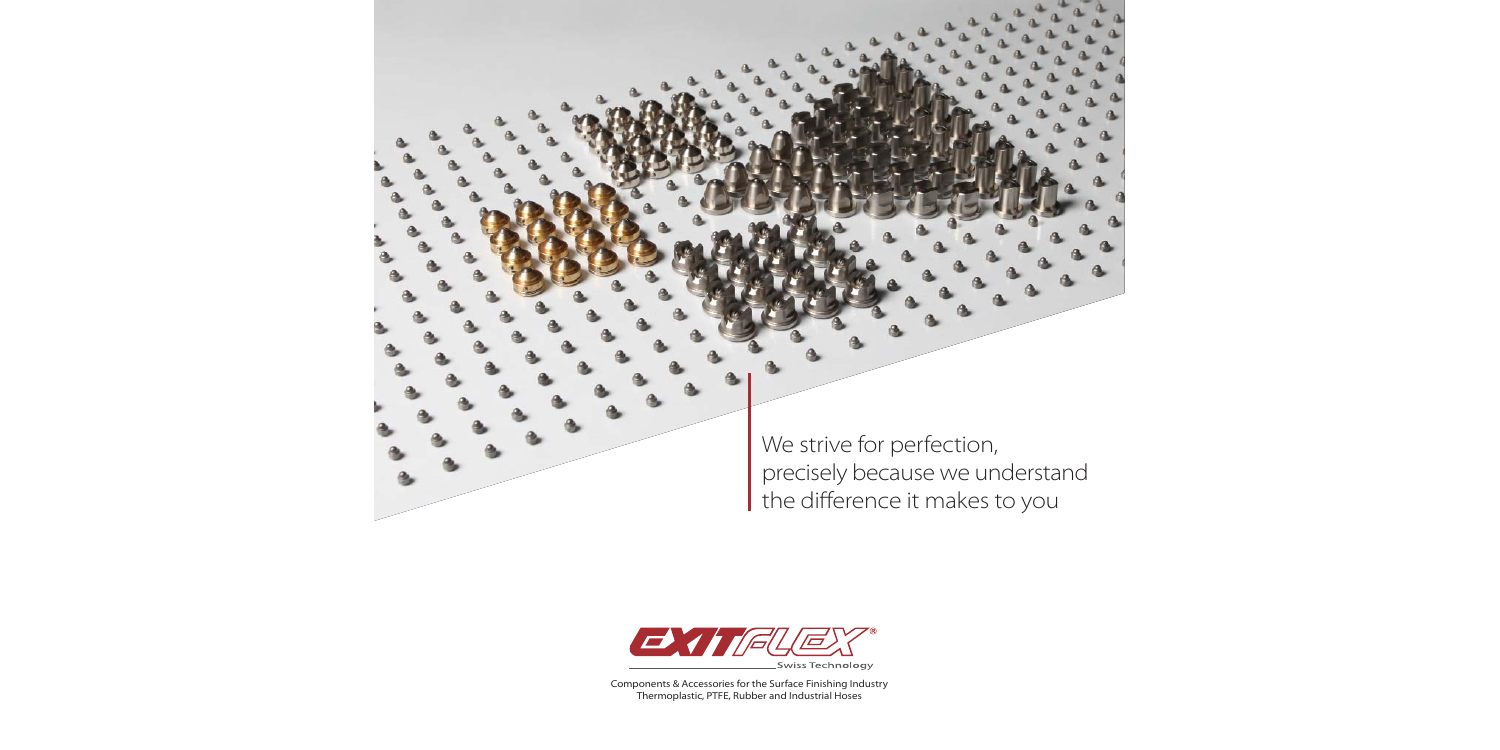# Undisputable know-how that guarantees first class results

 $S$  ince its inception in the late seventies in the small town<br>Out Gland, a stone's throw from Geneva, the Swiss capital of the watch-making industry, Exitflex SA has grown to become an undisputed market leader in the design, manufacture and marketing of accessories for the surface finishing industry.

Over the years, the company has evolved as a global entity with several subsidiaries in Europe, USA , Asia and Australia.

The Exitflex Group is exceptionally well positioned to provide you, and in turn your customers, with the most comprehensive and highest quality product range for automatic, robotic and manual coating applications.

Our employees are the heart of our organisation; their experience, know-how, commitment, and flexibility are part of the company's DNA. Each one of our employees serve you with professionalism and pride.

Our subsidiaries also offer a complete range of PTFE, Rubber and Thermoplastic hoses for paint spray, Hydraulic, Water Jetting and wider industrial markets. These hoses are manufactured by our parent company, Polyhose India Private Limited.



Exitflex SA have been at the forefront of Airless and Air Assisted Airless spray tip design and manufacture for more than forty years. We use



88

only the best **SEXITFLEX** tungsten carbide grades and combine QUALITY Swiss attention to quality, innovation,

> and detail with considerable worldwide experience of the finishing market to give you the best results in all applications.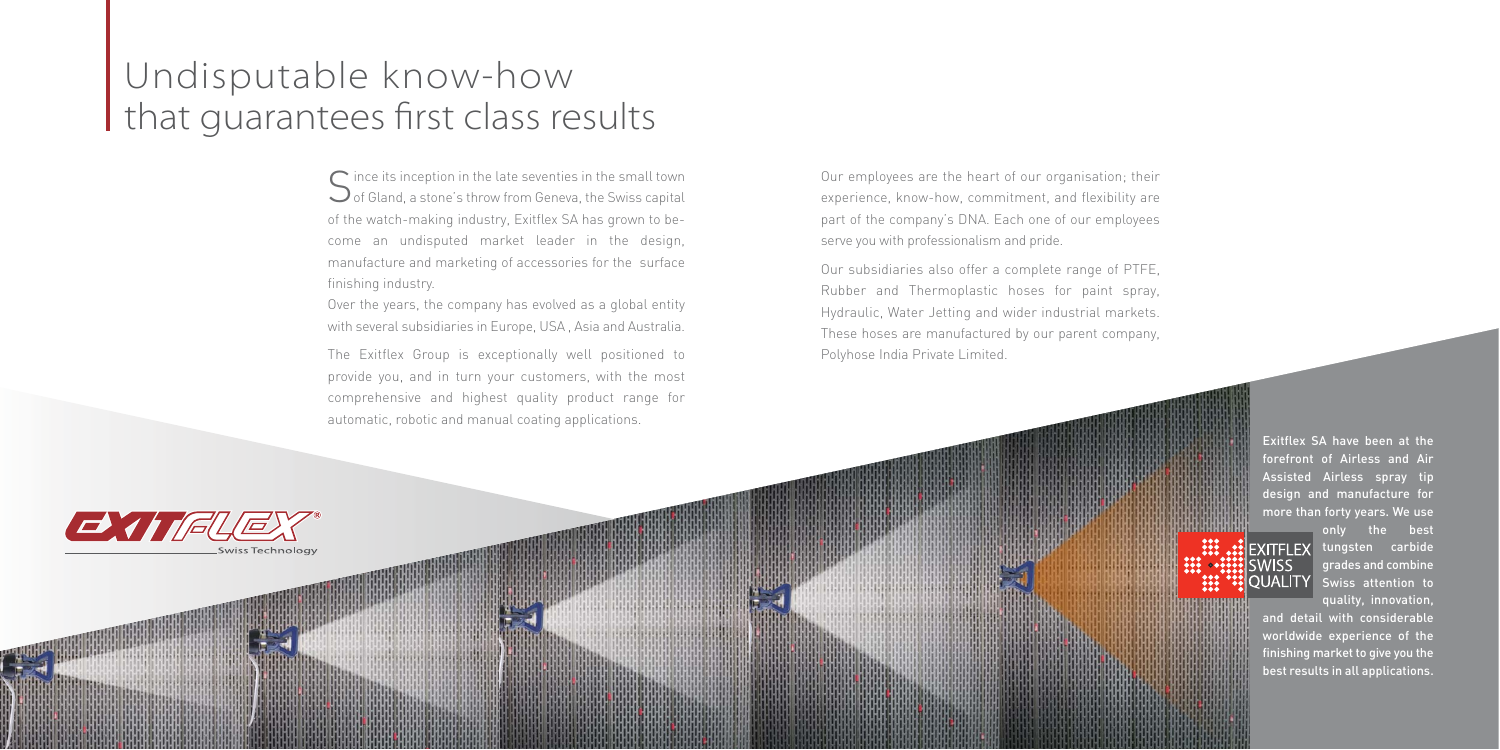# For each and every application, process tool, equipment or machine... An Exitflex solution

# **Airless Flat tips**

From standard industrial grade to robotic, superfine and line marking models, Exitflex offers a comprehensive assortment of the finest quality flat tips. They fit all airless spray guns and are widely used in automatic and many manual applications. They can be found applying mastics, buffing compounds, ceramics and a wide variety of coating materials throughout various industries.

Our flagship product, the SF tip, is designed for precision spraying with the ultimate in high quality atomization. SF tips reduce energy consumption and increase painting profitability. The Swiss-engineered design, which incorporates a matched pre-orifice within the assembly, enables users to greatly reduce fluid pressure, this in turn reduces paint wastage. SF tips have helped cut pollution on many large customer production lines, working towards achieving emission reduction targets. Large amounts of paint have been saved and cleaning costs cut. A wide programme of sizes is available.

# **Airless Reversible tips**

Over the years, Exitflex has designed, manufactured and marketed a broad range of airless reversible tips, ideally suited for all types of applications. Whether you are looking for tips that fit popular guards or opt for Exitflex's unique guard design - the only guard in the market that can be entirely dismantled for in-depth cleaning and maintenance you will find a tailored solution for your needs.

Our product specification sheets In you select the Exitflex duct that exactly corresponds to your application and to your **www.exitflex.com**

Our Speedy 5 reversible tip with its patented design, rated at a maximum working pressure (MWP) of 517 Bar, ensures a guaranteed centred spray pattern due to the ball key and cone seal design. If a blockage does occur, the line contact seal guarantees easy turning every time; another unique feature invented by our team of creative and innovative engineers.



# **Accessories**

Whether you need hose inserts, swivels, Y-blocks, couplings, adaptors, rotary cleaning nozzles or airless spray lances, look no further. Exitflex has engineered the solution for you, either in carbon or stainless steel.



As part of its extended product line, Exitflex high pressure stainless steel swivels are precision engineered devices with innovative seal design.

Their low weight and compact design facilitate spray gun movement, especially in difficult to access areas. A must-have for all professionals.

Exitflex can also offer a range of tungsten carbide inserts in four different outer shapes, available in bulk supply. Submit your enquiry for more details.

# **Air Assisted Airless tips**

Well-known brands such as Binks®, Graco®, Iwata®,Kremlin® Sata®, Seiwa®, Wagner® and Wiwa® amongst others,offer quality AAA spray guns. Many coating facilities operate with equipment from more than one manufacturer rendering the process of sourcing high quality tungsten carbide spray tips overly complicated.

Exitflex has the solution for all your sourcing issues. We are optimally positioned to offer a broad range of AAA tips in premium standard or superfine pre-atomizer versions that directly fit all popular spray guns. If your preferred spray gun manufacturer doesn't offer the exact type or size of tip you need for a project then our team of specialists are able to design and create a solution for you.

The new TRIA Pro45 is an elegant new way to maximise the performance of your Air Assisted Airless spray gun. Designed to minimise down-time, it complements the Binks® 4400™, Graco® G40™, Kremlin® MVX™ and XCITE™, Optima® 2000™ & 2100™, SATAjet® 3000K™ and Wagner® 4600™ sprayguns. The Pro45 is supplied as a kit comprising of an aircap base, a reversible tip and air and fluid seals. Only available from Exitflex.

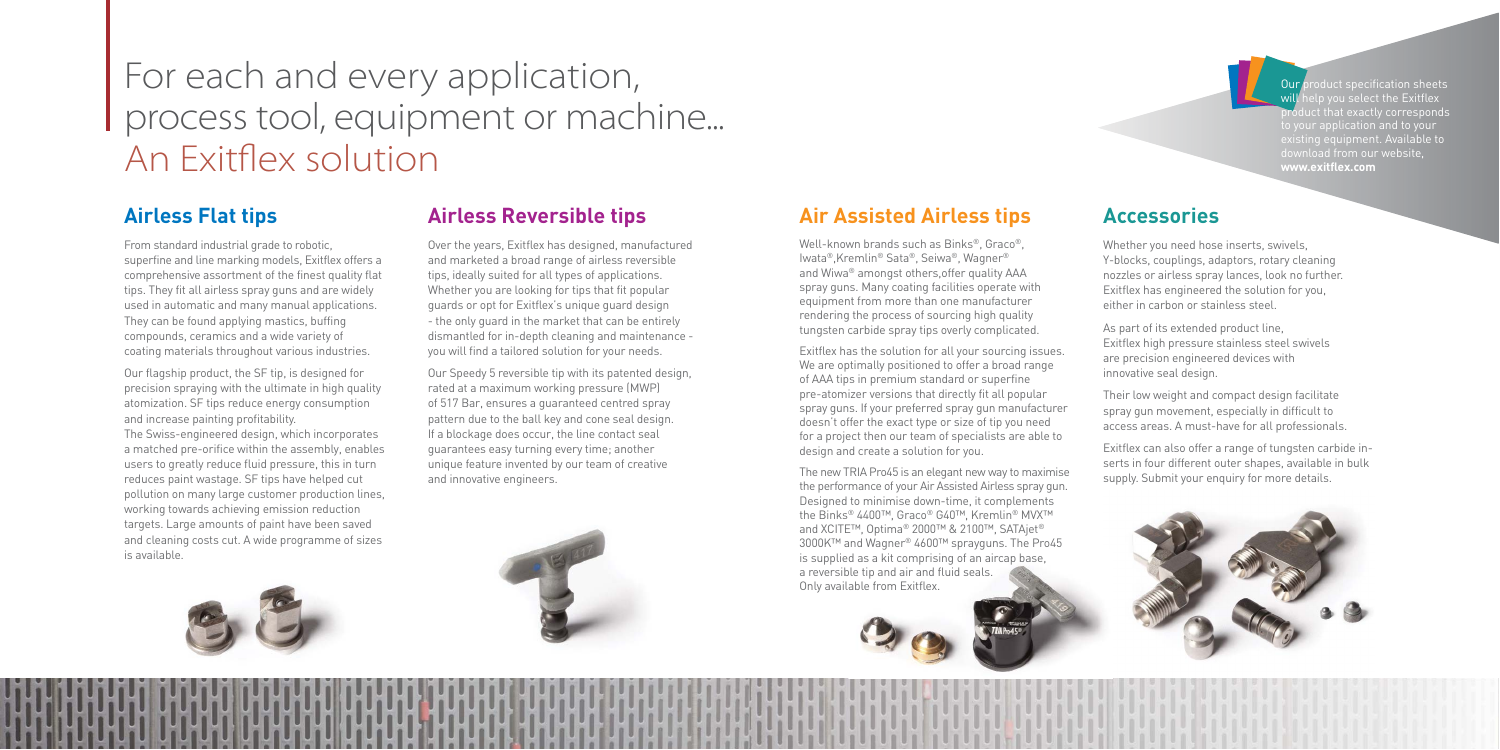# Always searching for solutions to optimize your finishing performance

## **The science of fluid mechanics and metallurgy**

Exitflex have been cooperating with research laboratories in Geneva and Lausanne for several years. Different studies are being carried out in the field of fluid mechanics and metallurgy to better understand certain phenomena, thus ensuring optimum design and construction of Tungsten carbide spray nozzles. Submit your request, Exitflex will help you reach your goals

Whether you are looking for airless or air assisted spray tips, you will find what you need in our wide range of standard products. And if not, Exitflex will listen to you and accompany you in designing a bespoke solution according to your own specification. In some cases and depending on your request, private branding could be applied.

Some customers request special adaptations to their machines and customized nozzles for their automatic and manual spraying systems. Operating in different industries (automobile, naval, ceramics, aerospace, furniture, leather, construction, etc) these cutomers have varied expectations depending on the material to be sprayed (Lacquers, mastics, oil and water based paints, block fillers, epoxies, etc) and finish required.

Whatever the industry you operate in, wherever you are located, we have the machinery and the know-how; the network and the experience to work side by side with you in an efficient, fast and professional way.

The lake Geneva region of Switzerland is known for its first class technology centres, as well as its highly competitive and competent companies specializing in precision mechanics, metallurgy, assembly and product design.

Due to its ideal location on the shore of lake Geneva, Exitflex has easy and privileged access to top Universities, Engineering schools and technical laboratories in Geneva and Lausanne. A large number of specialized firms around our area complete our strong and dedicated network.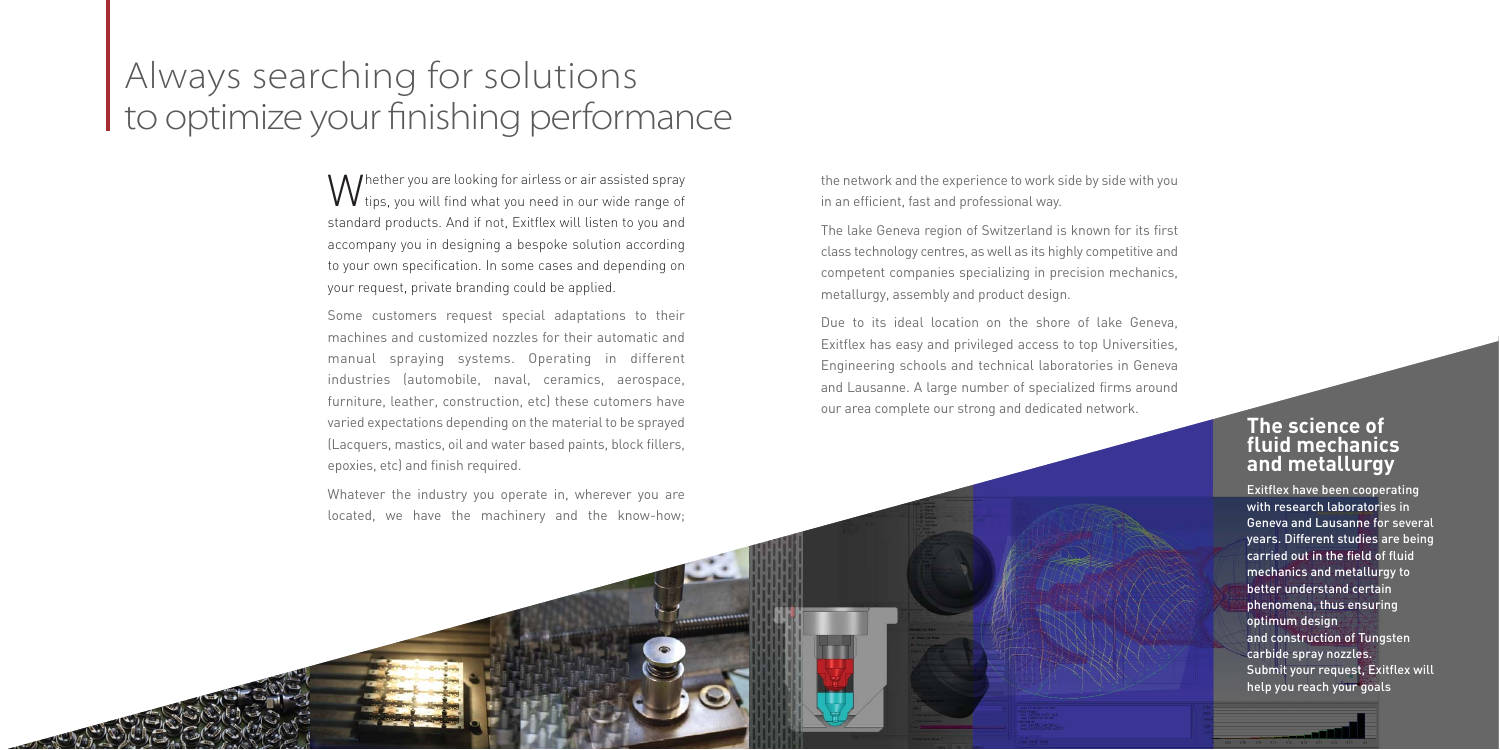# "Switching from air mix to robotic airless SF tips from

Exitflex, resulted in top coat quality, supressing the need of compressed air and reducing overspray", says a large window manufacturer in Norway.

"Our factory runs 24/7, we cannot afford extended down-time with our spraying machines. By choosing the Exitflex robotic flat tips we know what to expect from the outset. There are no nasty surprises; we know precisely when to replace worn tips to obtain optimum results, and improved productivity", says a Brazilian customer.

"We win at all levels", says a **Swedish customer. Using Exitflex** 

"The Z swivel from Exitflex has no equal in the market. This stainless steel product is compact, light and can withstand the toughest working conditions. These characteristics provide us an ease of use and prevent injuries for our workers", says a an Indian MCM paint shop foreman.



Our customers are our ambassadors.<br>
Orgether, their industry experience and our product performance speak volumes about our reputation. Across the world, in Europe, USA, Middle East and Asia, Exitflex products are used by customers in all industries and are known for their quality, precision and innovative designs.

## Performance Quality and Supply Reliability, this is the experience of a Japanese

# We believe that our products are key in achieving results that exceed your expectations

company needing Exitflex airless spray tips for their business and who have been buying them for nearly 20 years.

SF flat tips guarantee an exceptional spray quality and pattern while at the same time drastically cutting spare part costs and maintenance expenses compared to more complex air assisted systems."

"Swiss precision and quality ensure that our jobs are completed on time, every time. The LM tips from Exitflex save us a lot of money in the long run", says an Italian customer.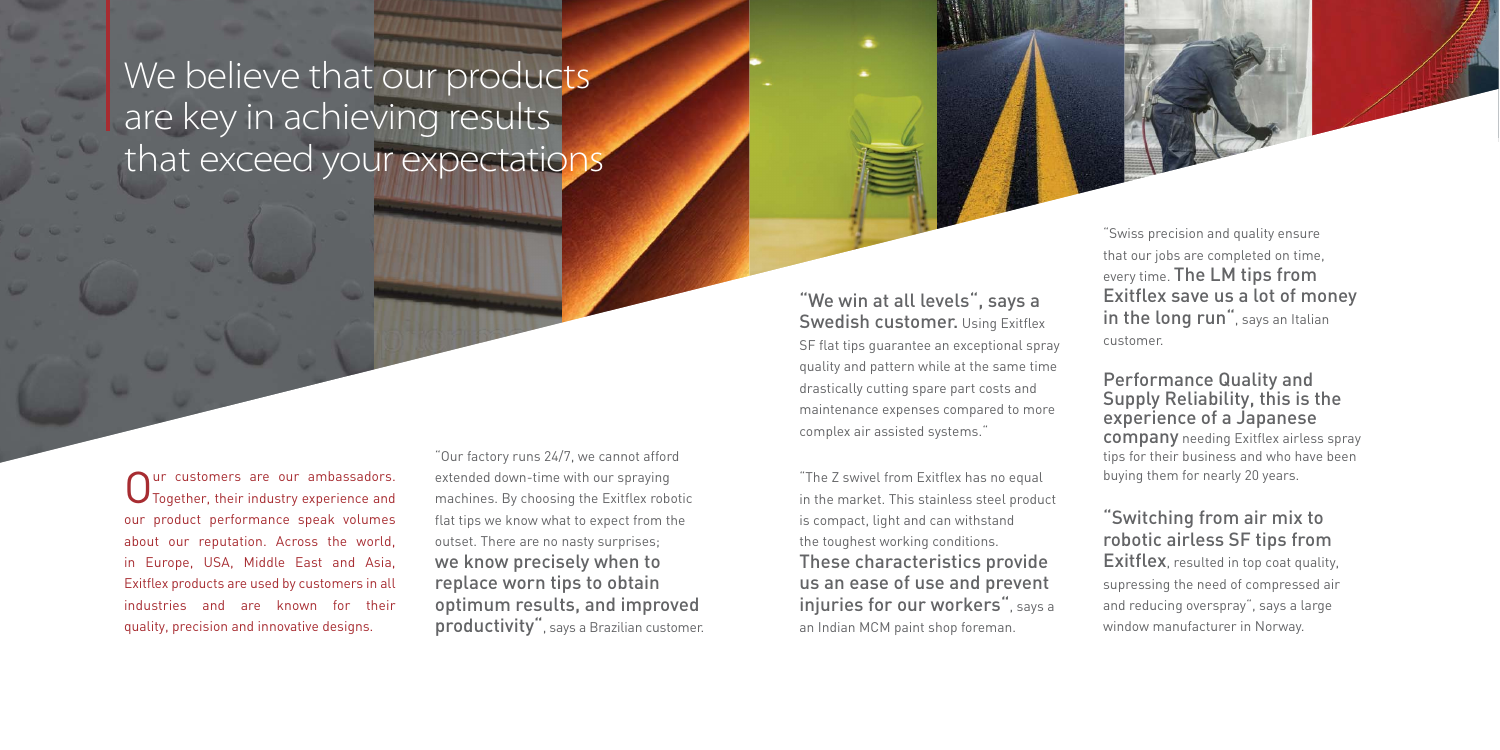#### AUSTRALIA

DANA MARKETING Pty. Ltd. Po box 2447 Rowville, Victoria 3178, Australia Phone: +61 (0)3 9752 8918 Fax +61 (0)3 9011 6179 danadn@iprimu.com.au www.exitflex.com

#### GERMANY

EXITFLEX GmbH Am Keuper 16 D-90475 Nürnberg, Germany Phone: +49 9128 72132-40 Fax +49 9128 72132-45 verkauf@exitflex.de www.exitflex.de

### POLAND

EXITFLEX PL Sp. zo.o. Plac Górnoslaski 20 PL-81-509 Gdynia, Poland Phone: +48 58 620-70-41 biuro@exitflex.pl www.exitflex.pl

#### UNITED KINGDOM EXITFLEX (UK) LTD.

Airfield Road, Christchurch, Dorset BH23 3TG, United Kingdom Phone: +44 (0) 1202 478334 Fax. +44 (0) 1202 488110 sales@exitflex.co.uk www.exitflex.co.uk

### USA

EXITFLEX USA. 254 Raritan Center Parkway, Edison NJ 08837-3610, USA Phone: +1-732-512 9141 Fax. +1-732 512 9145 jmedvecky@exitflexusa.com www.ExitflexUSA.com

### **SINGAPORE**

We strive for perfection, precisely because we understand the difference it makes to you



EXITFLEX ASIA PTE LTD No. 42 Tuas View Square Singapore 637773 Phone: +65 - 6861 8771 Fax : +65 - 6861 7293 clarence@exitflex-asia.com www.exitflex-asia.com/

### SWEDEN

EXITFLEX AB Varlabergsvägen 24 B S- 434 39 Kungsbacka, Sweden Phone: +46 300 319 70 Fax. +46 300 56 47 80 info@exitflex.se www.exitflex.se

### EXITFLEX SA

Chemin de la Crétaux 2 CH-1196, Gland, Switzerland Phone: +41 (0) 22-999 92 99 Fax. +41 (0) 22-364 25 05 info@exitflex.com **www.exitflex.com**

### SUBSIDIARY AND ASSOCIATED COMPANIES



**Components & Accessories for the Surface Finishing Industry Thermoplastic, PTFE, Rubber and Industrial Hoses**